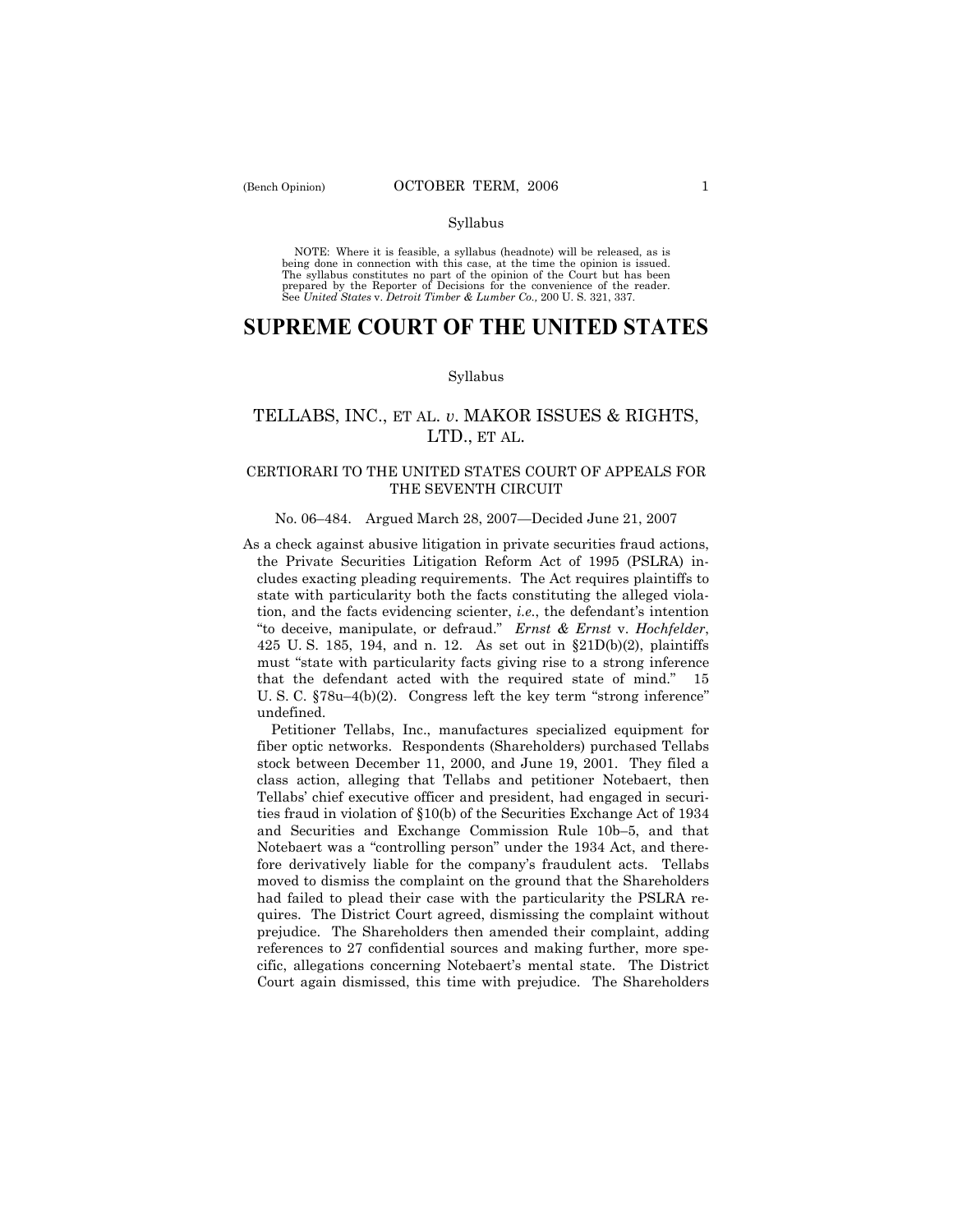had sufficiently pleaded that Notebaert's statements were misleading, the court determined, but they had insufficiently alleged that he acted with scienter. The Seventh Circuit reversed in relevant part. Like the District Court, it found that the Shareholders had pleaded the misleading character of Notebaertís statements with sufficient particularity. Unlike the District Court, however, it concluded that the Shareholders had sufficiently alleged that Notebaert acted with the requisite state of mind. In evaluating whether the PSLRA's pleading standard is met, the Circuit said, courts should examine all of the complaint's allegations to decide whether collectively they establish an inference of scienter; the complaint would survive, the court stated, if a reasonable person could infer from the complaint's allegations that the defendant acted with the requisite state of mind.

*Held:* To qualify as "strong" within the intendment of  $\S21D(b)(2)$ , an inference of scienter must be more than merely plausible or reasonable—it must be cogent and at least as compelling as any opposing inference of nonfraudulent intent. Pp. 6–18.

 (a) Setting a uniform pleading standard for ß10(b) actions was among Congressí objectives in enacting the PSLRA. Designed to curb perceived abuses of the ß10(b) private action, the PSLRA installed both substantive and procedural controls. As relevant here,  $\S21D(b)$ of the PSLRA "impose[d] heightened pleading requirements in [§10(b) and Rule 10b–5] actions." *Dabit*, 547 U. S., at 81. In the instant case, the District Court and the Seventh Circuit agreed that the complaint sufficiently specified Notebaert's alleged misleading statements and the reasons why the statements were misleading. But those courts disagreed on whether the Shareholders, as required by  $\S21D(b)(2)$ , "state[d] with particularity facts giving rise to a strong inference that [Notebaert] acted with [scienter],"  $\S78u-4(b)(2)$ . Congress did not shed much light on what facts would create a strong inference or how courts could determine the existence of the requisite inference. With no clear guide from Congress other than its "inten[tion] to strengthen existing pleading requirements," H.R. Conf. Rep., at 41, Courts of Appeals have diverged in construing the term "strong inference." Among the uncertainties, should courts consider competing inferences in determining whether an inference of scienter is "strong"? This Court's task is to prescribe a workable construction of the "strong inference" standard, a reading geared to the PSLRA's twin goals: to curb frivolous, lawyer-driven litigation, while preserving investors' ability to recover on meritorious claims. Pp.  $6-10$ .

 (b) The Court establishes the following prescriptions: *First*, faced with a Federal Rule of Civil Procedure 12(b)(6) motion to dismiss a ß10(b) action, courts must, as with any motion to dismiss for failure to plead a claim on which relief can be granted, accept all factual al-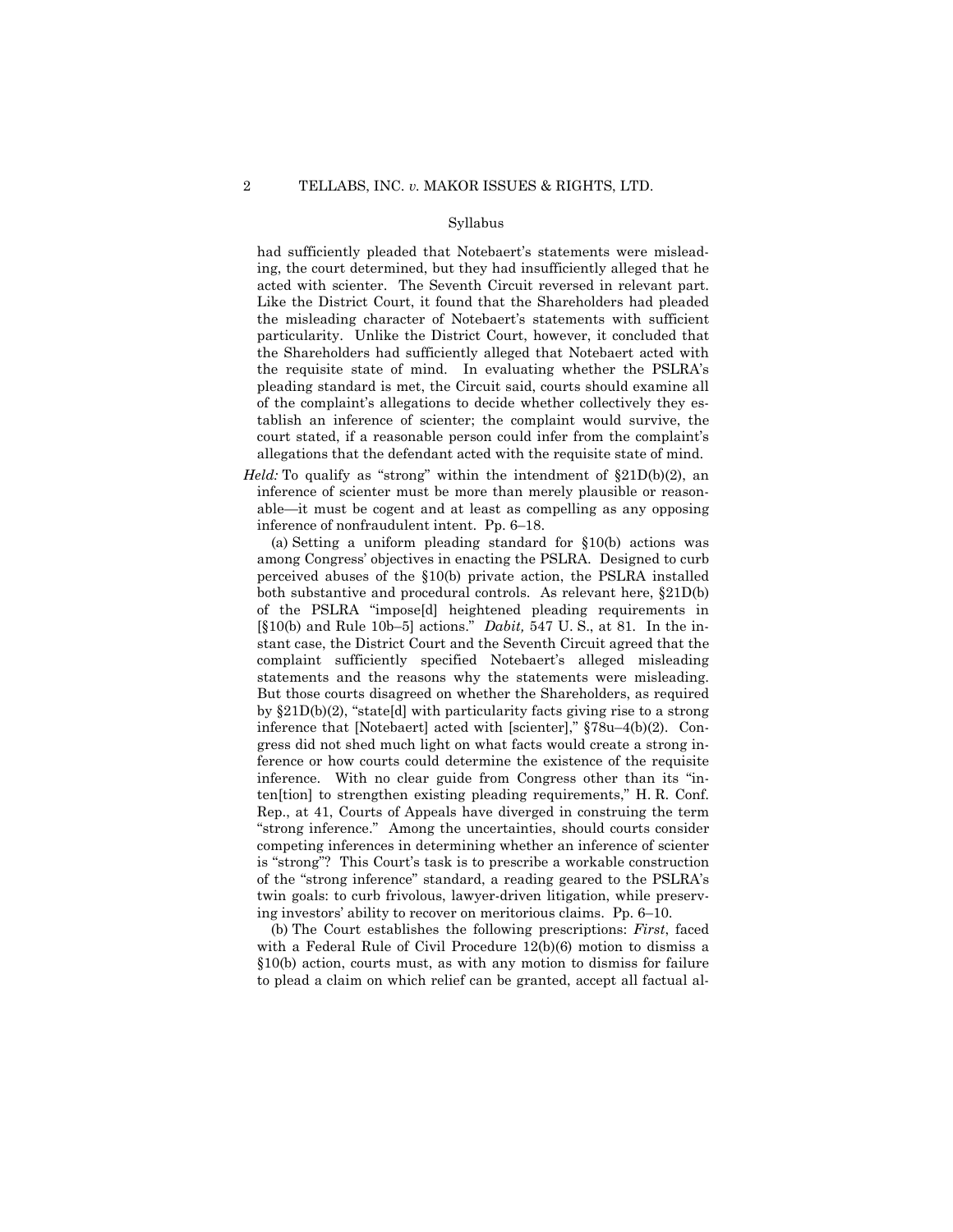legations in the complaint as true. See *Leatherman* v. *Tarrant County Narcotics Intelligence and Coordination Unit*, 507 U. S. 163, 164. *Second*, courts must consider the complaint in its entirety, as well as other sources courts ordinarily examine when ruling on Rule 12(b)(6) motions. The inquiry is whether *all* of the facts alleged, taken collectively, give rise to a strong inference of scienter, not whether any individual allegation, scrutinized in isolation, meets that standard. *Third*, in determining whether the pleaded facts give rise to a "strong" inference of scienter, the court must take into account plausible opposing inferences. The Seventh Circuit expressly declined to engage in such a comparative inquiry. But in  $\S21D(b)(2)$ , Congress did not merely require plaintiffs to allege facts from which an inference of scienter rationally *could* be drawn. Instead, Congress required plaintiffs to plead with particularity facts that give rise to a  $"strong"—i.e., a powerful or cogent—inference. To determine$ whether the plaintiff has alleged facts giving rise to the requisite "strong inference," a court must consider plausible nonculpable explanations for the defendant's conduct, as well as inferences favoring the plaintiff. The inference that the defendant acted with scienter need not be irrefutable, but it must be more than merely "reasonable" or "permissible"—it must be cogent and compelling, thus strong in light of other explanations. A complaint will survive only if a reasonable person would deem the inference of scienter cogent and at least as compelling as any plausible opposing inference one could draw from the facts alleged. Pp.  $11-13$ .

 (c) Tellabs contends that when competing inferences are considered, Notebaert's evident lack of pecuniary motive will be dispositive. The Court agrees that motive can be a relevant consideration, and personal financial gain may weigh heavily in favor of a scienter inference. The absence of a motive allegation, however, is not fatal for allegations must be considered collectively; the significance that can be ascribed to an allegation of motive, or lack thereof, depends on the complaint's entirety. Tellabs also maintains that several of the Shareholdersí allegations are too vague or ambiguous to contribute to a strong inference of scienter. While omissions and ambiguities count against inferring scienter, the court's job is not to scrutinize each allegation in isolation but to access all the allegations holistically. Pp.  $13-15$ .

(d) The Seventh Circuit was unduly concerned that a court's comparative assessment of plausible inferences would impinge upon the Seventh Amendment right to jury trial. Congress, as creator of federal statutory claims, has power to prescribe what must be pleaded to state the claim, just as it has power to determine what must be proved to prevail on the merits. It is the federal lawmaker's preroga-